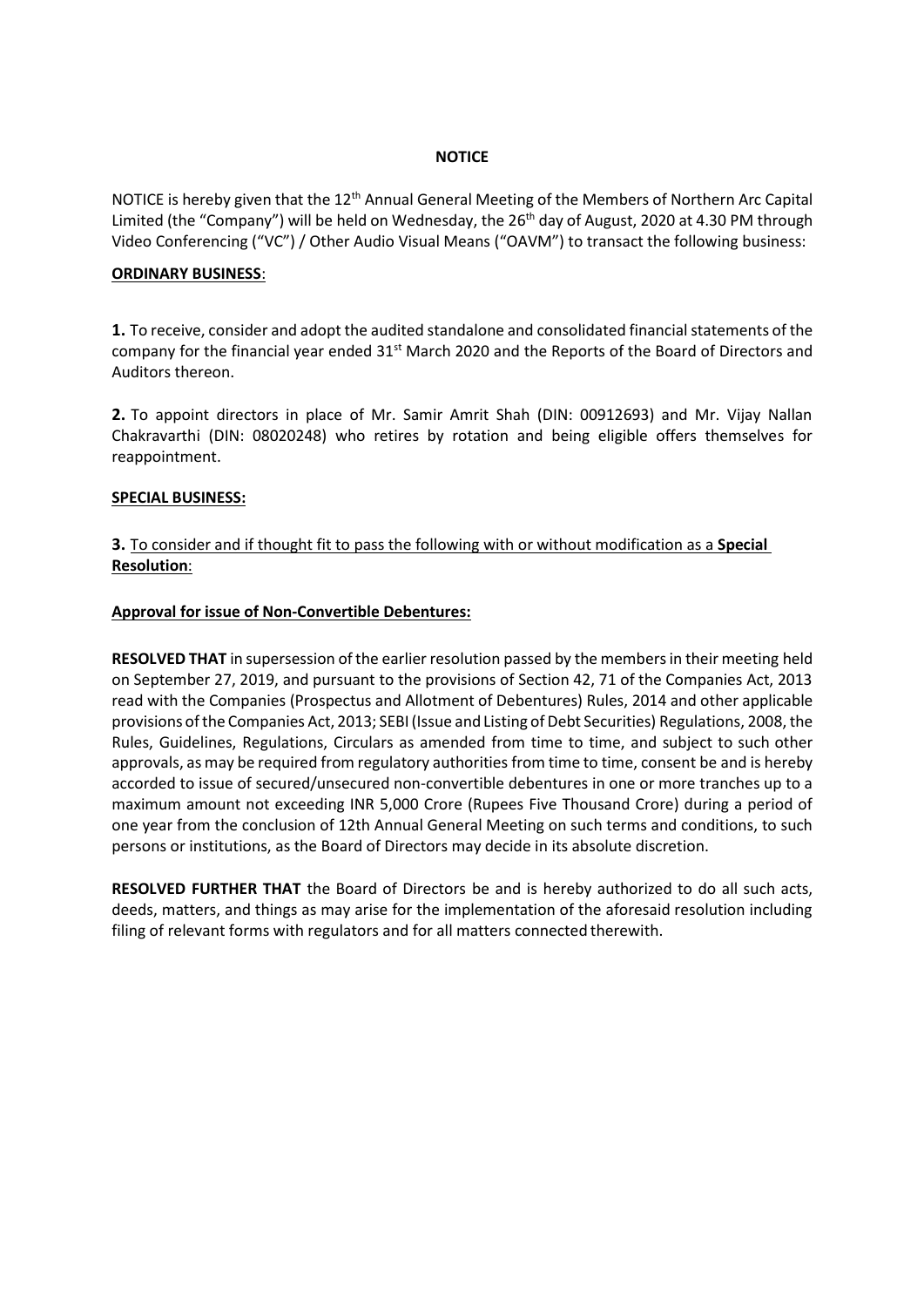# **4.** To consider and if thought fit to pass the following with or without modification as a **Special Resolution**:

# **Approval to Borrow in Excess of Paid-Up Capital and Free Reserves:**

"**RESOLVED THAT** in supersession of the earlier resolution passed by the members in their meeting held on September 27, 2019, and pursuant to Section 180(1)(c) of the Companies Act, 2013 and all other provisions as maybe applicable, if any, the consent of the shareholders be and is hereby accorded to the board to borrow from time to time any sum or sums of money from Banks, financial institutions, nonbanking finance companies, co-operative banks, investment institutions, mutual funds, other bodies corporates, recognised overseas lenders and such other permissible sources for borrowing in Indian Rupees or equivalent thereof in any foreign currency(ies) on such terms and conditions as the Board of Directors may deem fit for such borrowing, whether by way of advances, loans, External Commercial Borrowings, inter-corporate deposits issue of debentures/bonds and/or other instruments, whether convertible into equity / preference shares / other securities, whether secured or unsecured, whether domestic or international, whether secured by way of mortgage, charge, hypothecation, pledge or otherwise in any way whatsoever, on, over or in any respect of all, or any of the company's assets and/or properties, which together with the monies, already borrowed by the Company (apart from temporary loans obtained or to be obtained by the Company from its bankers in the ordinary course of business), may exceed the aggregate of the paid-up capital of the Company and its free reserves, provided that the total amount so borrowed shall not at any time exceed the limit of 12,000 Crore (Rupees Twelve Thousand Crore Only)".

"**RESOLVEDFURTHER THAT** the Board ofDirectors be and is hereby authorised to do allsuch acts, deeds and things and to sign all such documents and writings as may be necessary, expedient and incidental thereto to give effect to this resolution including filing of relevant forms with the regulators and for such other matters connected therewith or incidental thereto."

# **5.** To consider and if thought fit to pass the following with or without modification as a **Special Resolution**

# **To approve creation of security for borrowings of the Company**

"**RESOLVED THAT** in supersession of the earlier resolution passed by the members in their meeting held on September 27, 2019 and pursuant to Section 180(1) (a) and other applicable provisions, if any, of the Companies Act, 2013 the applicable rules prescribed thereunder (including any statutory modification(s) or re-enactment(s) thereof, for the time being in force) and in suppression of any previous resolutions passed to this effect, consent of the members be and is hereby accorded to the Board of Directors of the Company to pledge, hypothecate, mortgage and/or charge in all or any part ofthe movable orimmovable properties ofthe company and whole ofthe undertaking of the company of every nature and kind whatsoever and/or charge in all or any part ofthe undertaking ofthe company to or in favour of banks, financial institutions, debenture trustees or any other lenders/creditors, to secure the amounts borrowed by the company or any third party, from time to time, for the due payment of the principal together with any interest, charges, costs, expenses and all other monies payable by the company or any third party in respect of such borrowings provided that the maximum extent of the indebtedness secured by the properties of the company does not exceed Rs. 12000/ crores (Rupees Twelve Thousand Crores) at any time.

**RESOLVED FURTHER THAT** Board of Directors of the of the company be and are hereby authorised to do such acts, deeds, things and execute all such documents, undertaking as may be necessary for giving effect to the above resolution."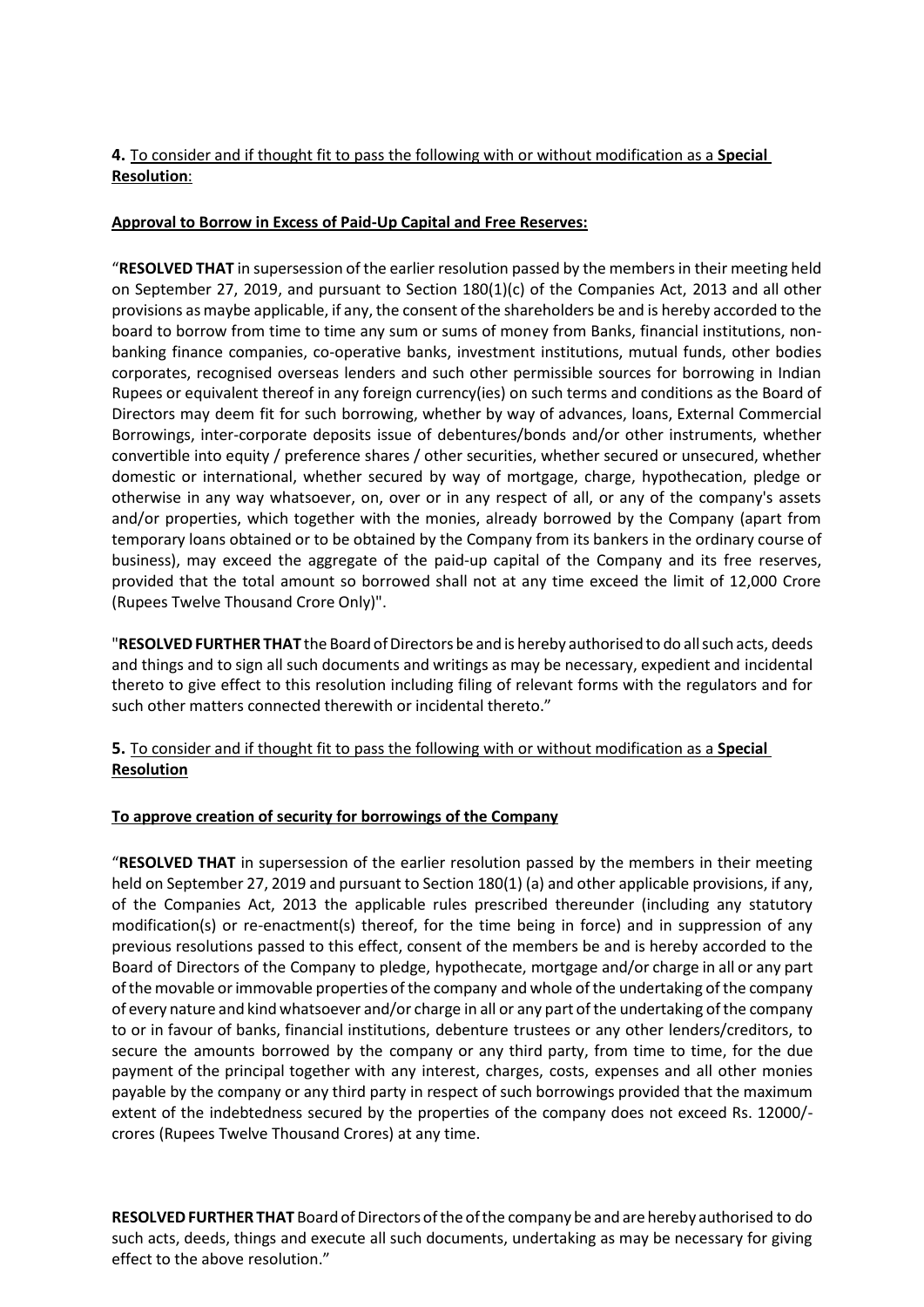# **6.** To consider and if thought fit, pass the following resolution, with or without modification as an **Ordinary Resolution**:

"**RESOLVED THAT** pursuant to the provisions of Section 196, 197 and any other applicable provisions of the Companies Act, 2013 ("Act") and the rules made there under, as amended from time to time, read with Schedule V to the Act, Companies (Appointment and Remuneration of Managerial Personnel) Rules, 2014, [including any statutory modifications or re-enactment thereof], Articles of Association of the Company, and subject to such consents and permissions as may be required, the approval of the Members of the Company be and is hereby accorded for re- appointment of Dr. Kshama Fernandes (DIN: 02539429) as Managing Director of the Company for a period of 3 (three) years with effect from April 01, 2020, whose term of office shall be subject to retirement by rotation and upon such other terms and conditions set out in the resolution and explanatory statement annexed hereto and payment of such remuneration as may be determined by the Board or duly constituted committee thereof from time to time..

**RESOLVED FURTHER THAT** Board of Directors or the Directors/Officers as may be authorized by the Board be and is hereby authorized to take such steps as may be necessary for on behalf ofthe Company and generally to do all such other acts, deeds, matters and things as may be necessary, proper, expedient or incidental for giving effect to this Resolution.

**7.** To consider and if thought fit to pass the following resolution as **Special Resolution**

**RESOLVED THAT**, in accordance with the provisions of Section 197 of the Companies Act, 2013 (Act) and other applicable provisions, if any, of the Act and rules made thereunder or any amendment thereto or modification thereof, the approval of members is hereby accorded for payment of commission to Mr. Leo Puri, Independent Director, up to an amount of INR 30 Lakhs per financial year, as may be determined by the Board of Directors/Committee thereof, in addition to the fees for attending the meetings of the Board and its Committees, during his tenure of appointment as approved by the shareholders, as per the terms of the appointment, provided however that the aggregate remuneration, including commission, paid to the director in a financial year shall not exceed one percent of the net profits of the Company in terms of Section 197 of the Act, and computed in the manner referred to in Section 198 of the Act and the necessary approval is also accorded in relation to the commission paid for financial year 2019- 20."

**RESOLVED FURTHER** that the Board of Directors of the Company or a Committee thereof be and are hereby authorized to do all acts, deeds, matters and things as may be deemed necessary and/or expedient in connection therewith or incidental thereto, to give effect to the aforesaid Resolution.

**8.** To consider and if thought fit to pass the following resolution as **Ordinary Resolution**.

"**RESOLVED THAT** pursuant to the provisions of Section 149 read with Schedule IV and all other applicable provisions of the Companies Act, 2013 and the Rules made thereunder (including any modification(s) or re-enactment thereof), the approval of members is hereby accorded for the appointment of Ms. Anuradha Rao (DIN: 07597195) as an Independent Director of the Company, to hold office for a term of 3 (three) consecutive years, from October 31, 2020 to October 30, 2022 be and is hereby approved."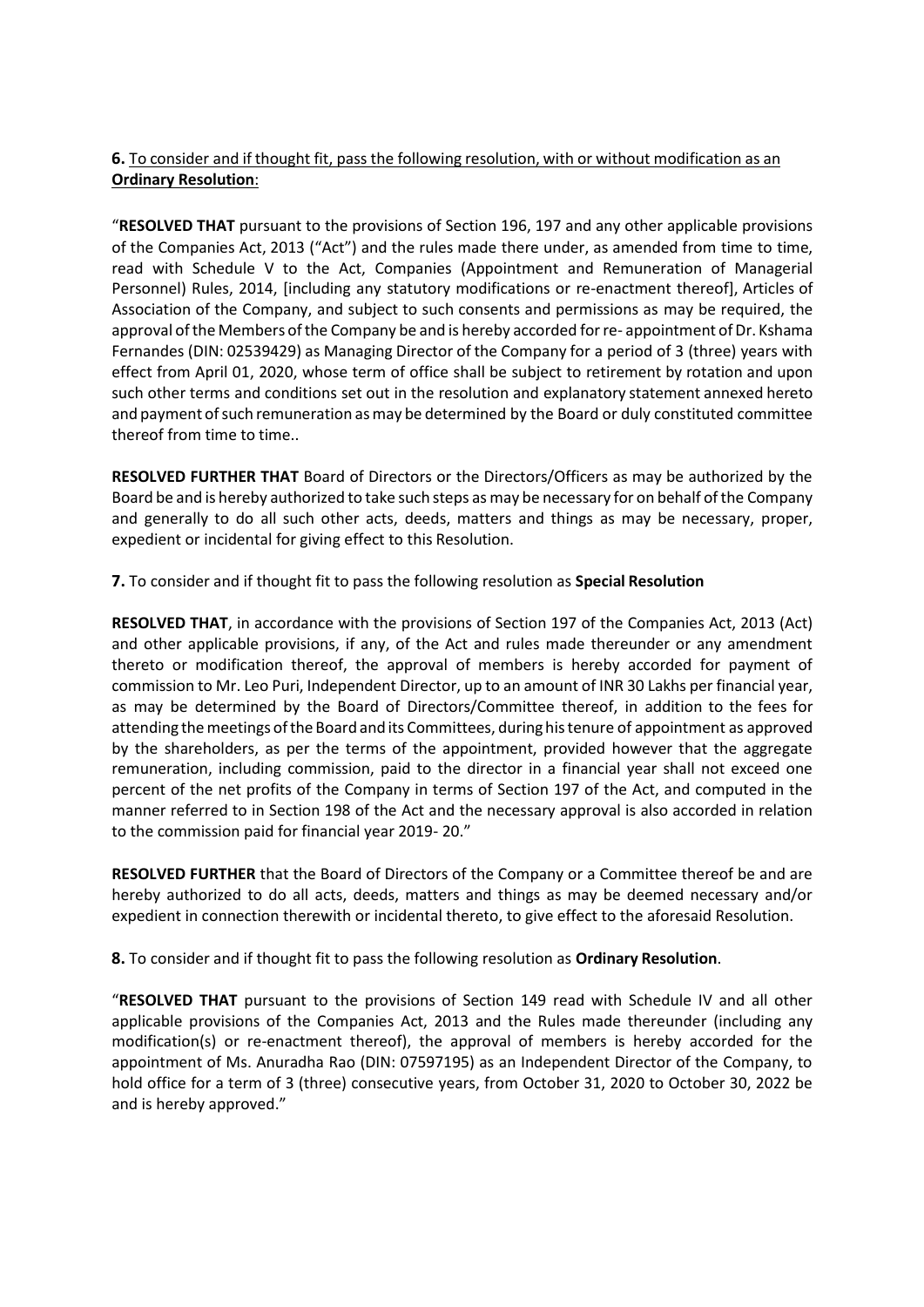"**RESOLVED THAT** each of the directors and Company Secretary of the Company are hereby severally authorized to do all acts and things including but not limited to making necessary intimation with regulatory authorities in this regard."

### **9. Appointment of Mr. P S Jayakumar and Independent Director of the Company**

To consider and if thought fit to pass the following resolution as an **Ordinary Resolution.**

**RESOLVED THAT** pursuant to the recommendation of the Board of Directors and Nomination and Remuneration Committee and in compliance with Section 149, 152 read with Schedule IV of the Companies Act, 2013 ("Act") and the rules made thereunder, as amended, and other applicable provisions, if any, and pursuant to the provisions of the Articles of Association of the Company, Mr. P S Jayakumar (DIN : 01173236) who possess relevant expertise and experience and not being disqualified under Section 164(2) of the Act and who has signified his consent to act as Independent Director of the Company, if appointed and who is eligible for appointment be and is hereby appointed as an Independent Director of the Company for a period of 3 consecutive years from October 15, 2020 to 14<sup>th</sup> October 2023 and not be liable to retire by rotation. Mr. P S Jayakumar would be eligible for sitting fee for attending meetings of the Board of Directors/Committees and also for reimbursement of expenses, as may be determined by the Board/Committee thereof subject to the provisions of the Act.

"**RESOLVED FURTHER THAT** each of the directors and / or Company Secretary of the Company, be and are hereby severally authorized to do all such acts, deeds, matters and things as may be considered necessary, desirable or expedient to give effect to this resolution."

### **10. Approval for payment of Commission**

To consider and if thought fit to pass with or without modification(s), the following resolution as a Special Resolution:

"**RESOLVED THAT** pursuant to the provisions of Sections 197, 198 and other applicable provisions, if any, of the Companies Act, 2013 and Rules made thereunder the Company be and is hereby authorized to pay such sum by way of commission as the Board and/or a Committee thereof may determine from time to time to Mr. P S Jayakumar (DIN : 01173236) in addition to the fees for attending the meetings of the Board and its Committees, during his tenure of appointment as approved by the shareholders.

"**RESOLVED FURTHER THAT** all Directors or the Company Secretary be and are hereby severally authorised to do all such acts, deeds and things as may be required to give effect to this resolution".

# On behalf of the Board,

**For Northern Arc Capital Limited (formerly IFMR Capital Finance Limited)**

KSHAMA Digitally signed FERNAN DES by KSHAMA FERNANDES Date: 2020.08.20 18:15:44 +05'30'

**Kshama Fernandes Director** DIN: 02539429 Place: Chennai Date:20.08.2020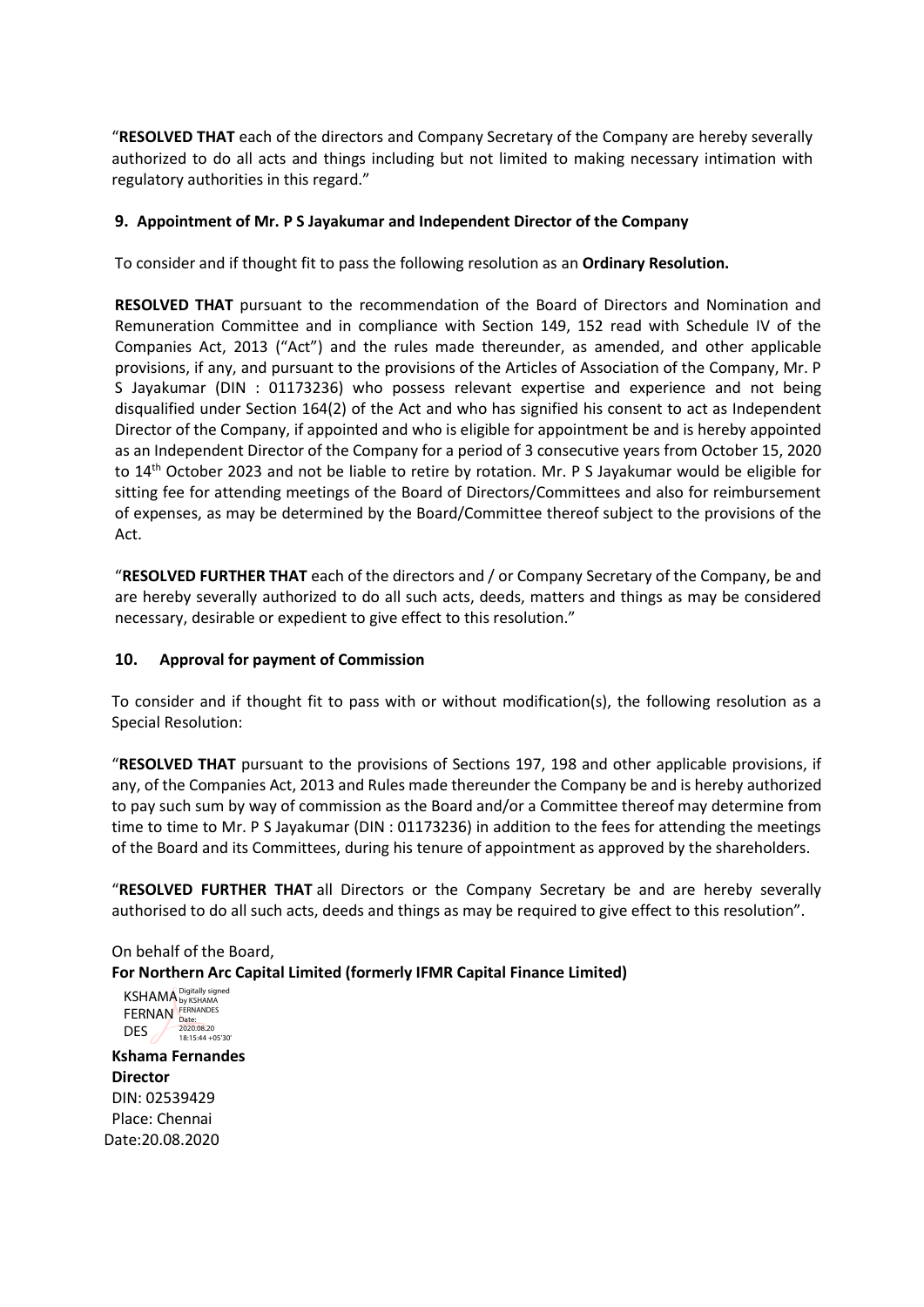### *Notes*

- *1. Ministry of Corporate Affairs vide its circular dated May 5, 2020 read with circulars dated April 8, 2020 and April 13, 2020 (collectively referred to as "MCA Circulars") permitted the holding of the Annual General Meeting ("AGM") through VC / OAVM, without the physical presence of the Members. In compliance with the provisions of the Companies Act, 2013 ("Act") and MCA Circulars, the AGM of the Company is being held through VC / OAVM.*
- *2. Pursuant to the provisions of the Act, a Member entitled to attend and vote at the AGM is entitled to appoint a proxy to attend and vote on his/her behalf and the proxy need not be a Member of the Company. Since this AGM is being held pursuant to the MCA Circulars through VC / OAVM, physical attendance of Members has been dispensed with. Accordingly, the facility for appointment of proxies by the Members will not be available for the AGM and hence the Proxy Form and Attendance Slip are not annexed to this Notice.*
- *3. The members may join the meeting at web link [https://northernarc.webex.com/northernarc/j.php?MTID=md2bc068a79f2bca83e0ad7438642fa2a.](https://northernarc.webex.com/northernarc/j.php?MTID=md2bc068a79f2bca83e0ad7438642fa2a) Details of person to be contacted in case of any issues with regard to joining the meeting and regarding voting are as follows:*

*R Srividhya Company Secretary Email: [Srividhya.R@Northernarc.com](mailto:Srividhya.R@Northernarc.com) Contact No: +91 44 66687369*

- *4. Corporate/Institutional are required to send a scanned certified true copy of the Board Resolution/Authority Letter, etc., authorising their representative to attend the AGM through VC / OAVM on their behalf, to the email [secretarial@northernarc.com.](mailto:secretarial@northernarc.com)*
- *5. The members may convey their vote when poll is required to be taken during the meeting on resolutions to be passed at AGM, by way of email to Company's email i[d](mailto:secretarial@northernarc.com) [secretarial@northernarc.com.](mailto:secretarial@northernarc.com)*
- *6. Explanatory Statement pursuant to Section 102 of the Companies Act, 2013 is annexed to the Notice.*
- 7. Since the EGM will be held through VC/OAVM, the Route Map is not annexed to this Notice.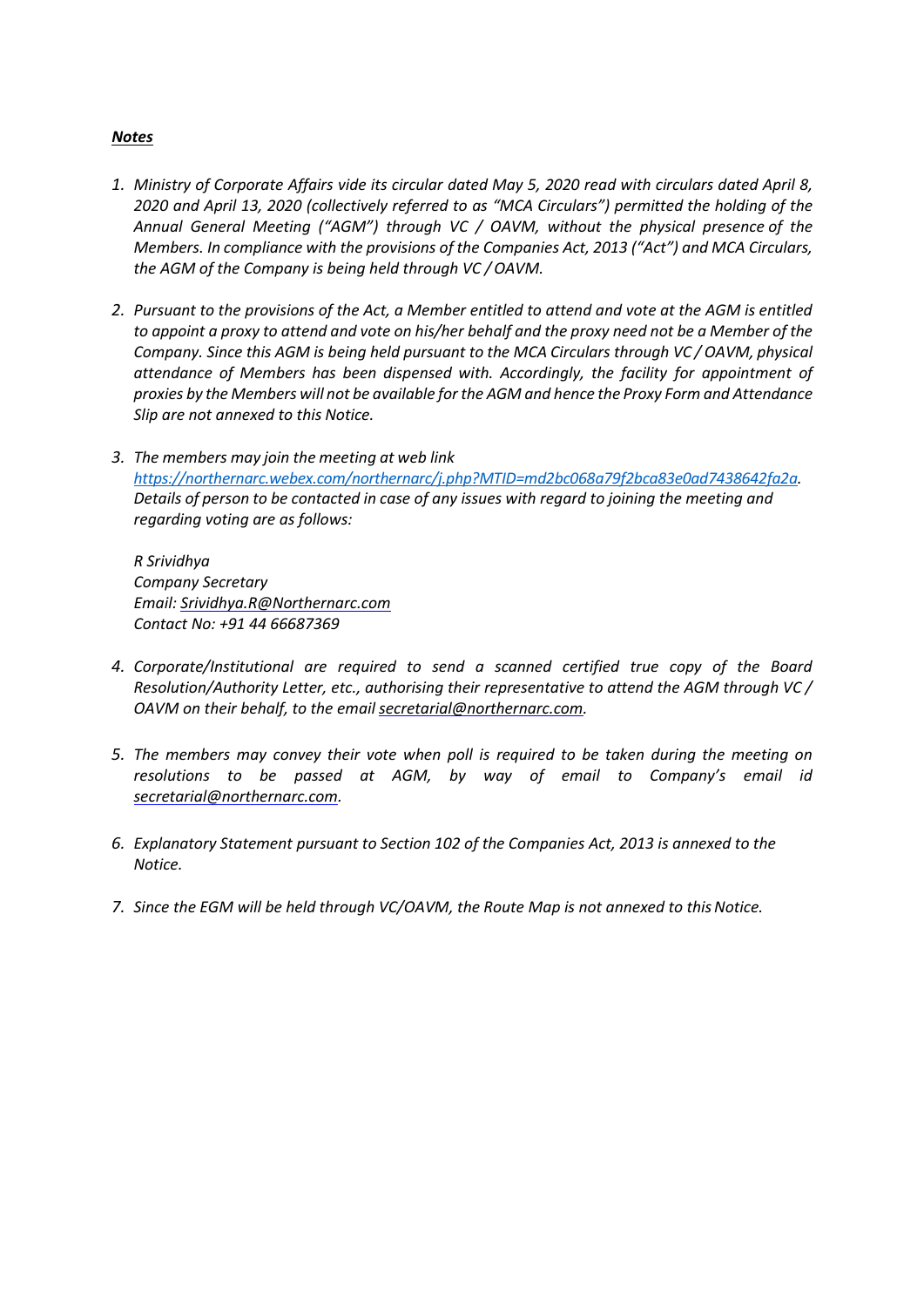### **EXPLANATORY STATEMENT PURSUANT TO SECTION 102 OF THE COMPANIES ACT 2013**

### **Item No. 3: Approval for Issue of Non-Convertible Debentures:**

The Company raises funds by issue of Non-Convertible Debenture (NCD) to meet its business requirements. In terms of Section 42 of the Companies Act, 2013 read with Rule 14 of the Companies (Prospectus and Allotment of Securities) Rules, 2014, every issue of debentures is required to be approved by the members of the Company by special resolution. Further, Rule 14(2) of Companies (Prospectus and Allotment of Securities) Rules, 2014 permits a company to pass a special resolution once in a year for offer or invitation of non-convertible debentures to be made during the year on a private placement basis in one or more tranches.

Consent of the members is therefore sought in connection with the aforesaid issue of debentures/ bonds from time to time and they are requested to authorize the Board to issue non-convertible debentures in one or more tranches.

The Board recommends the special resolution set forth in Item No. 3 of the Notice for approval of the Members.

| (a) | Particulars of the offer including date of passing of<br><b>Board Resolution</b>                                      | Secured or Unsecured Redeemable<br>NCDs whether cumulative and/or non-<br>cumulative for an amount not exceeding<br>in aggregate INR 5,000 Crore in one or<br>more tranches, on a private placement<br>basis at such interest rates and on such<br>terms and conditions as may be<br>determined by the Board of Directors of<br>the Company.<br>Date of passing Board Resolution: June<br>26, 2020 |
|-----|-----------------------------------------------------------------------------------------------------------------------|----------------------------------------------------------------------------------------------------------------------------------------------------------------------------------------------------------------------------------------------------------------------------------------------------------------------------------------------------------------------------------------------------|
| (b) | Kinds of securities offered and the price at which<br>security is being offered                                       | Secured or Unsecured Redeemable<br>NCDs whether cumulative and/or non-<br>cumulative at premium, discount or at<br>par as may be determined by the<br>Board of Directors of the Company                                                                                                                                                                                                            |
| (c) | Basis or justification for the price (including<br>premium, if any) at which the offer or invitation is<br>being made | Since the issuance would be in one or<br>more tranches, the price would be<br>determined by Board of Directors of the<br>Company based on prevailing<br>market conditions at the time of issue of<br>NCD <sub>s</sub> .                                                                                                                                                                            |
| (d) | Name and address of valuer who performed<br>valuation                                                                 | Not Applicable for NCDs.                                                                                                                                                                                                                                                                                                                                                                           |

# *Statement of Disclosure as required under Rule 14(1) of the Companies (Prospectus and Allotment of Securities) Rules, 2014:*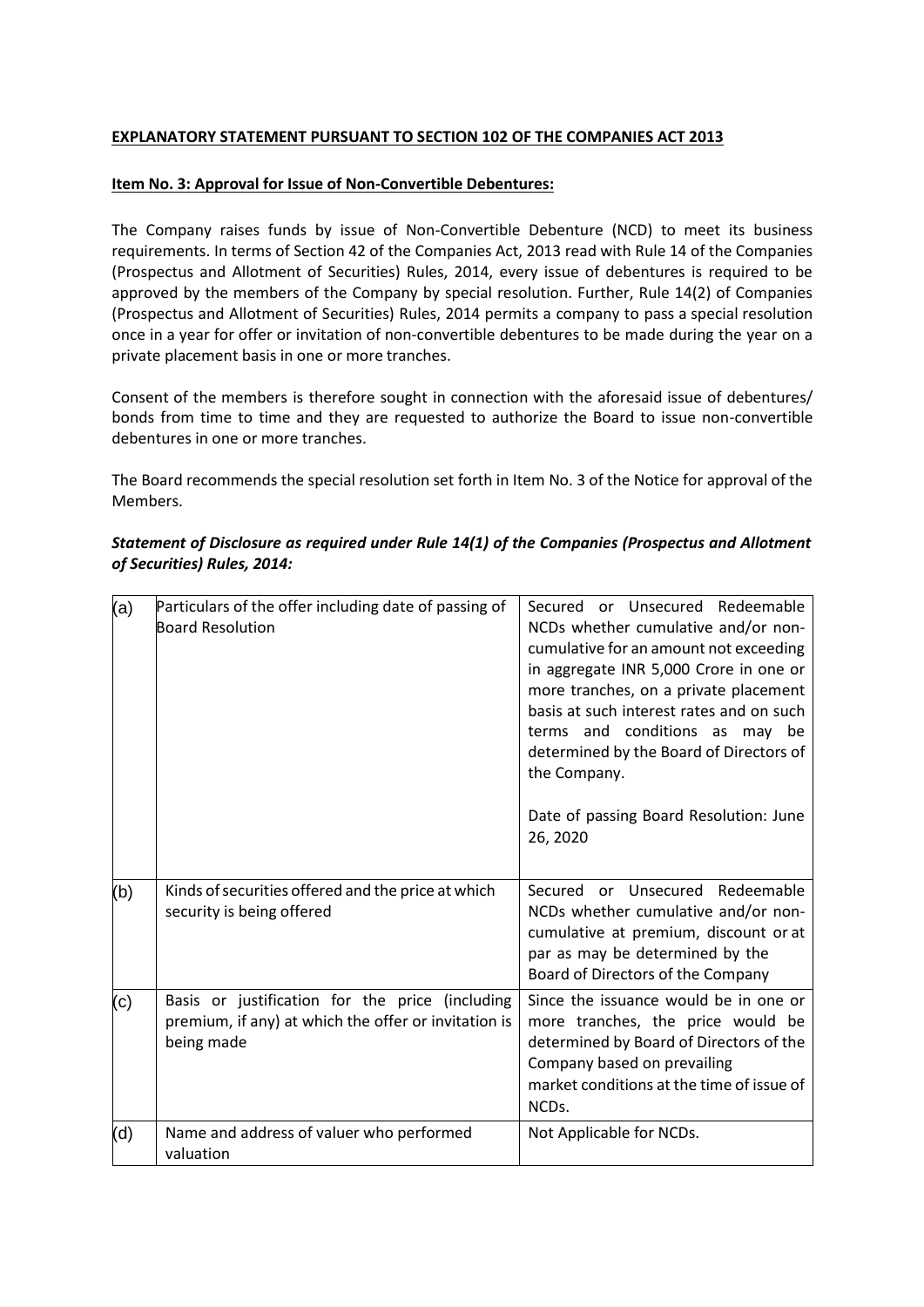| (e) | Amount which the company intends to raise by<br>way of such securities                                                          | <b>INR 5,000 Crore</b>                                                                                                                                                                                                                                                                                         |  |  |  |  |
|-----|---------------------------------------------------------------------------------------------------------------------------------|----------------------------------------------------------------------------------------------------------------------------------------------------------------------------------------------------------------------------------------------------------------------------------------------------------------|--|--|--|--|
| (f) | Material terms of raising such securities,                                                                                      | Since the issuance would be in one or<br>more tranches, the material terms will<br>be determined by Board of Directors of<br>the Company based on the provisions of<br>Companies Act, 2013, the rules made<br>thereunder and other<br>applicable laws.                                                         |  |  |  |  |
|     | Proposed time schedule                                                                                                          | Up to the date of Annual general Meeting<br>of the Company                                                                                                                                                                                                                                                     |  |  |  |  |
|     | Purpose or Objects of the Offer                                                                                                 | The proceeds of the issues would be<br>used for (a) deployment in business and<br>growth of asset book by on lending (b)<br>General Corporate purpose for ordinary<br>course of business and for such other<br>purposes related to the business of the<br>Company as the Board/Committee feels<br>appropriate. |  |  |  |  |
|     | Contribution being made by the promoters or<br>directors either as part of the offer or separately in<br>furtherance of objects | <b>NIL</b>                                                                                                                                                                                                                                                                                                     |  |  |  |  |
|     | Principle terms of assets charged as securities                                                                                 | The principal amount of the Secured<br>NCDs issued along with all interest due<br>will be secured by way of charge on<br>assets of the Company in favour of the<br>Debenture Trustee, in such manner as<br>may be mutually decided by<br>the<br>Company and Debenture Trustee.                                 |  |  |  |  |

None of the directors or key managerial personnel of the company including their relatives are interested in the above resolutions.

# **Item No.4: Approval to Borrow in Excess of Paid-Up Capital and Free Reserves:**

Keeping in view the Company's existing and future financial requirements to support its business operations, the Company is desirous of raising finance from financial institutions, non-banking finance companies, co-operative banks, investment institutions, banks, mutual funds, and other bodies corporate in Indian Rupees or equivalent thereof in any foreign currency(ies) on such terms and conditions as the Board may deem fit for such borrowing, whether by way of advances, loans, intercorporate deposits issue of debentures/bonds and/or other instruments, whether secured or unsecured, whether domestic or international, whether secured by way of mortgage, charge, hypothecation, pledge or otherwise in any way whatsoever, on, over or in any respect of all, or any of the company's assets and effects or properties. Hence it is proposed to increase the maximum borrowing limits upto Rs. 12,000 Crore Only (Rupees Twelve Thousand Crore outstanding at any point in time). Pursuant to Section 180(1)(c) of the Companies Act, 2013, the Board of Directors cannot borrow more than the aggregate amount of the paid-up capital of the Company and its free reserves at any one time except with the consent of the members of the Company in a general meeting.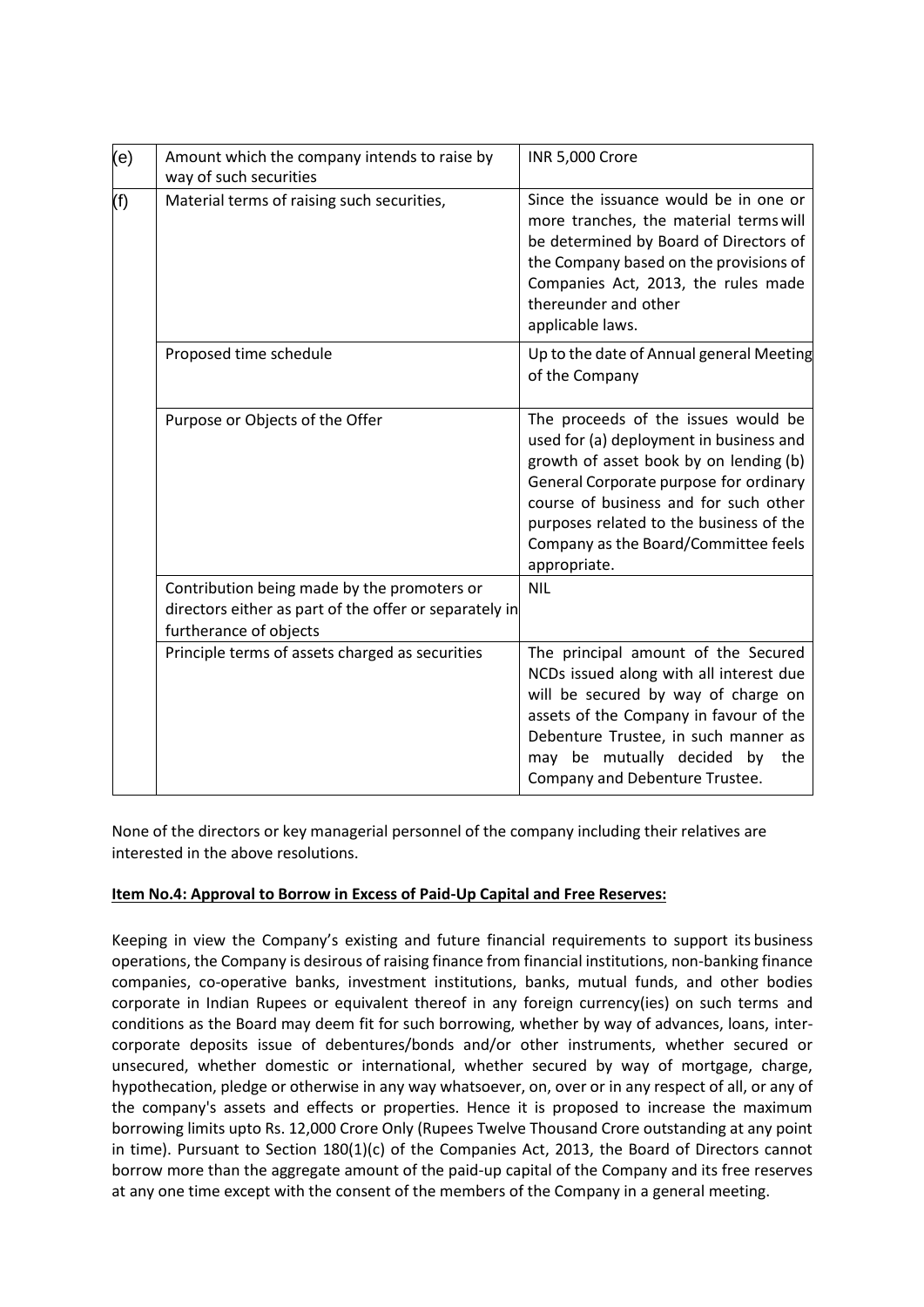The Board of Directors recommends the resolution set out in Item No. 4 of the notice for approval of the Members.

None of the directors or key managerial personnel of the company including their relatives are interested in the above resolutions.

### **Item 5: Creation of security for borrowings of the Company**

As per the provisions of section 180(1)(a) of the Companies Act, 2013, a company shall not sell, lease or otherwise dispose of the whole or substantially whole of the undertaking of the Company or where the Company owns more than one undertaking, of the whole or substantially the whole of any such undertaking unless approval of members is obtained by way of special resolution.

In connection with the loan/credit facilities to be availed by the Company, as and when required through various sources for business purposes, the Company might be required to create charges on its assets by way of hypothecation, mortgage, lien, pledge etc. in favour of lenders up to the limited approved under Section 180(1)(c) of the Companies Act, 2013, for securing the loan/credit facilities extended by them to the Company. Further, upon occurrence of default under loan/facility agreements and other documents as may be executed by the Company with its lenders, the lenders would have certain rights in respect of the secured assets including right of sale/disposal and the enforcement of assets by lenders might amount to sale/disposal of whole or substantially whole of the undertaking under section 180(1)(a) of the Act.

In view of the proposed borrowing limit of INR 12,000 Crore, the Board recommends the same limit up to which charge can be created on the assets of the Company.

The Board of Directors recommends the resolution set out in Item No. 5 of the notice for approval of the Members.

None of the Directors, Key Managerial Personnel of the Company and their relatives are in any way concerned or interested in this resolution.

### **Item No.6: Re-Appointment of Dr. Kshama Fernandes as Managing Director of the Company**

Dr. Kshama Fernandes was appointed as Managing Director of the Company for a period of 3 (three) years with effect from April 01, 2020. The Company needs to consider her reappointment for further period in order to act as Managing Director of the Company, post the expiry of the earlier term of appointment. Considering her knowledge of various aspects relating to the Company's affairs and long business experience, the Board of Directors is of the opinion that, the services of Dr. Kshama Fernandes should be available to the Company for a further period of three years with effect from April 01, 2020.

In terms of the provisions of the Companies Act, 2013 and the Articles of Association of the Company, the Nomination and Remuneration Committee of the Board and the Board of Directors have at their meetings held on May 22, 2020 and June 26, 2020 respectively re-appointed her as Managing Director of the Company for a further period of three years with effect from April 01, 2020.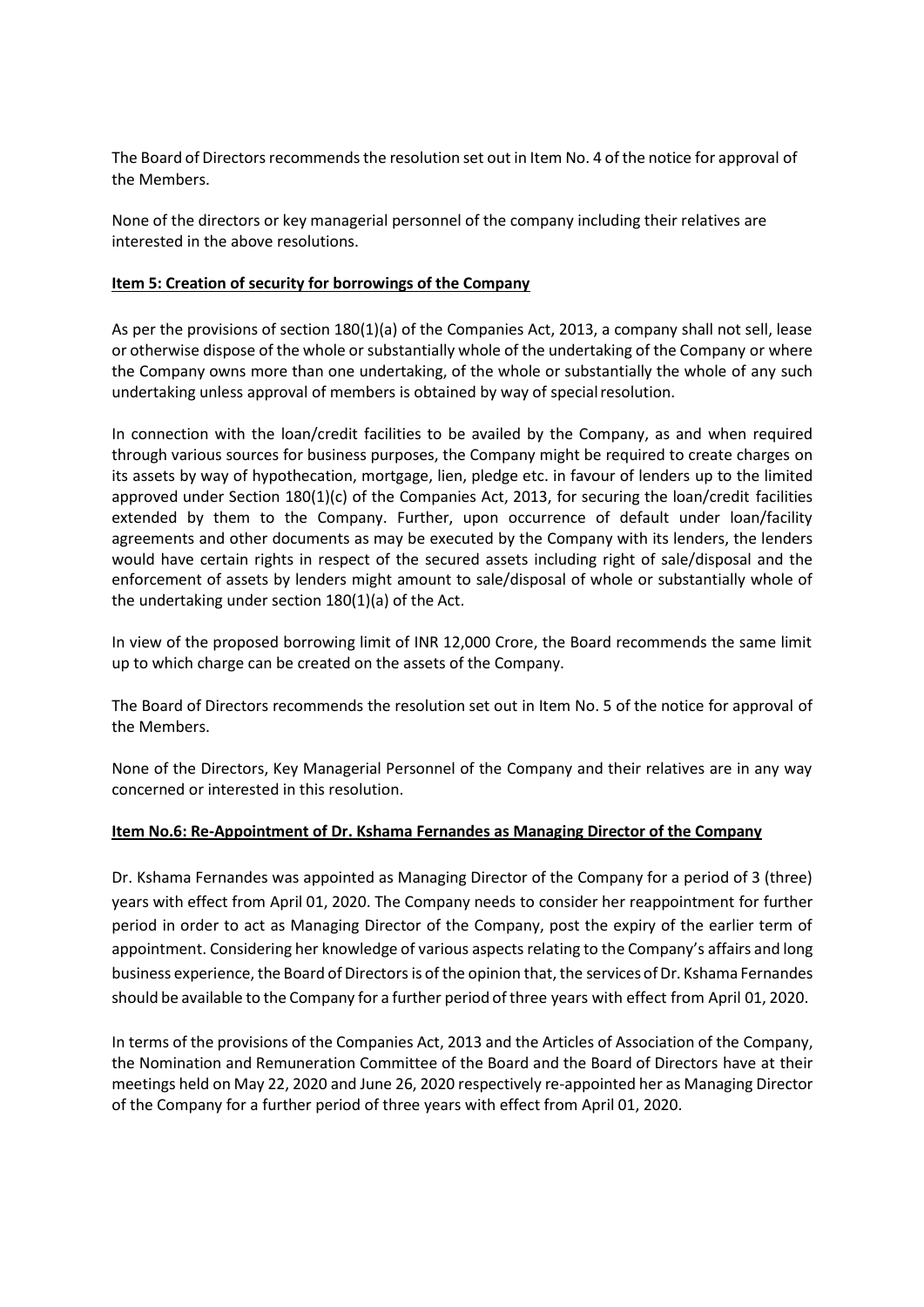The board terms and conditions for the re-appointment of Dr. Kshama Fernandes as Managing Director are:

| Term of Appointment     | 3 Years                   |  |  |  |  |
|-------------------------|---------------------------|--|--|--|--|
| Salary                  | INR 14,962,116 per annum* |  |  |  |  |
| Perquisites             | <b>NIL</b>                |  |  |  |  |
| Other benefits - (ESOP) | 811,037 Options           |  |  |  |  |

\*The remuneration as indicated above is for the financial year 2020-21 and the same for subsequent years within the abovementioned overall term of appointment would be determined by the Board or duly constituted committee thereof from time to time.

Additional information in respect of Dr. Kshama Fernandes, pursuant to para 1.2.5 of Secretarial Standard on General Meetings are provided herein as Annexure 1.

The Board of Directors recommends the resolution set out in Item No. 6 of the notice for approval of the Members.

None of the Directors, Key Managerial Personnel of the Company and their relatives, except Dr. Kshama Fernandes, are in any way concerned or interested in this resolution.

### **Item 7: Approval of Payment of Commission as part of the terms of appointment.**

Mr. Leo Puri was appointed as an Independent Director of the Company vide shareholders resolution dated September 27, 2019 for a period from March 15, 2019 to March 14, 2022, based on the terms of appointment as approved by the Nomination and Remuneration Committee and Board of Directors vide their resolution dated March 15, 2019. Since his terms of appointment specifies commission up to an amount of INR 30 Lakhs in addition to the sitting fee for attending the meetings of Board of Directors and Committees thereof, approval of members is sought for payment of aforesaid commission to Mr. Leo Puri during his tenure of appointment. It may be noted in this regard that, section 149 of the Companies Act, 2013, enables payment of profit related commission to independent directors. The approval is also sought in relation to the commission paid for financial year 2019-20

The Board of Directors recommends the resolution set out in Item No. 7 of the notice for approval of the Members.

None of the Directors, Key Managerial Personnel of the Company and their relatives, except Mr. Leo Puri, are in any way concerned or interested in this resolution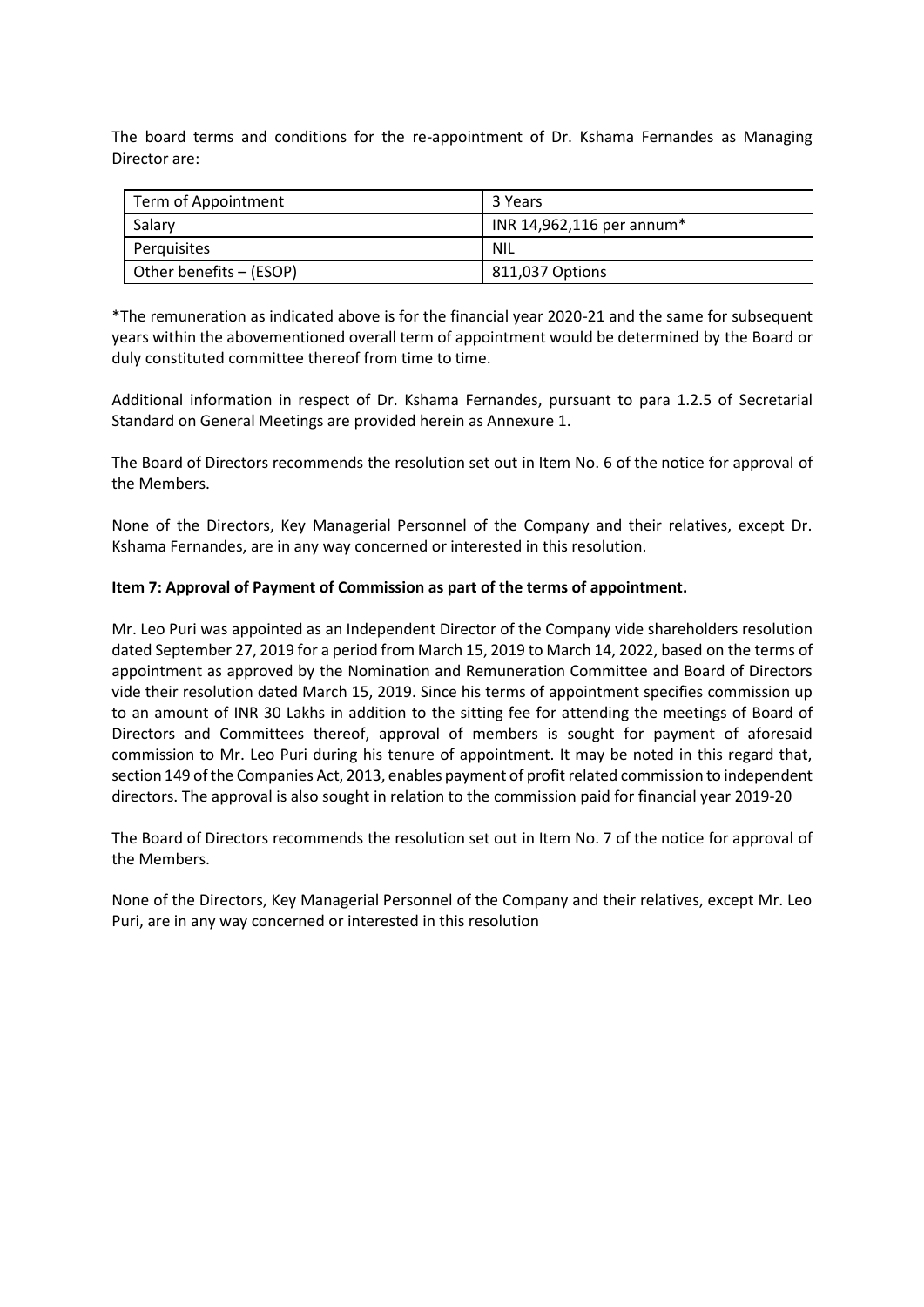### **Item 8: Approval for Appointment of Ms. Anuradha Rao as Independent Director**

Ms. Anuradha Rao was originally appointed as an Additional Director at the Board Meeting held on October 30, 2019. The shareholders' approval for her appointment as Independent Director for period of three years was obtained at the Extraordinary General Meeting held on December 04, 2019 from 31<sup>st</sup> Oct 2019 to 31<sup>st</sup> Oct 2022. Since the appointment as additional director is valid only up to the next Annual General Meeting approval of members is sought for continuing as Independent director post the Annual general Meeting and up to the end of her term of appointment.

The Board of Directors recommends the resolution set out in Item No. 8 of the notice for approval of the Members.

None of the Directors, Key Managerial Personnel of the Company and their relatives, except Ms. Anuradha Rao are in any way concerned or interested in thisresolution

#### **Item 9: Appointment of Mr. P S Jayakumar as Independent Director**

Based on the recommendation of the Nomination and Remuneration Committee and the Board of Directors of the Company, it is proposed to appoint Mr. P S Jayakumar as an Independent Director of the Company.

In terms of Section 149 and 152 read with Schedule IV and other applicable provisions, if any of the Companies Act, 2013, the Companies (Appointment and Qualification of Directors) Rules, 2014, appointment of Independent Directors requires the approval of shareholders.

The Company has received from Mr. P S Jayakumar, consent in writing to act as director in Form DIR-2 and declaration to the effect that he is not disqualified to be appointed as director in Form DIR-8. In the opinion of the Board Mr. P S Jayakumar fulfils the conditions for appointment as Independent Director as specified in Companies Act, 2013 and is independent of the management. The proposed Independent Director is having significant professional expertise and rich experience across a wide spectrum of functional areas and hence the Board considered that his association with the Company would be of immense benefit to the Company.

A brief profile of the proposed Independent Director is provided below:

**Mr. P S Jayakumar** (aged about 58 years) has an overall 34 years of work experience, covering both financial sector and real sector, wide exposure to international banking, as an entrepreneur promoted to setting up of two denovo companies one of which is a Housing Finance Company. He has 27 years of experience in Banking including 7 years as CEO position in two banks and 6 years in affordable housing. Mr. Jayakumar is a Chartered Accountant and also holds master's degree in commerce. He has made contribution to many innovations in the financial sector including the first securitization transaction in India, winner of many awards and recognition including the 'Best Banker for 2018' from Financial Express'. First person from private sector appointed to run a large public sector bank, successful lead the transformation including the merger of Vijay and Dena with Bank of Bank of Baroda.

The Board of Directors recommends the resolution set out in Item No. 10 of the notice for approval of the Members.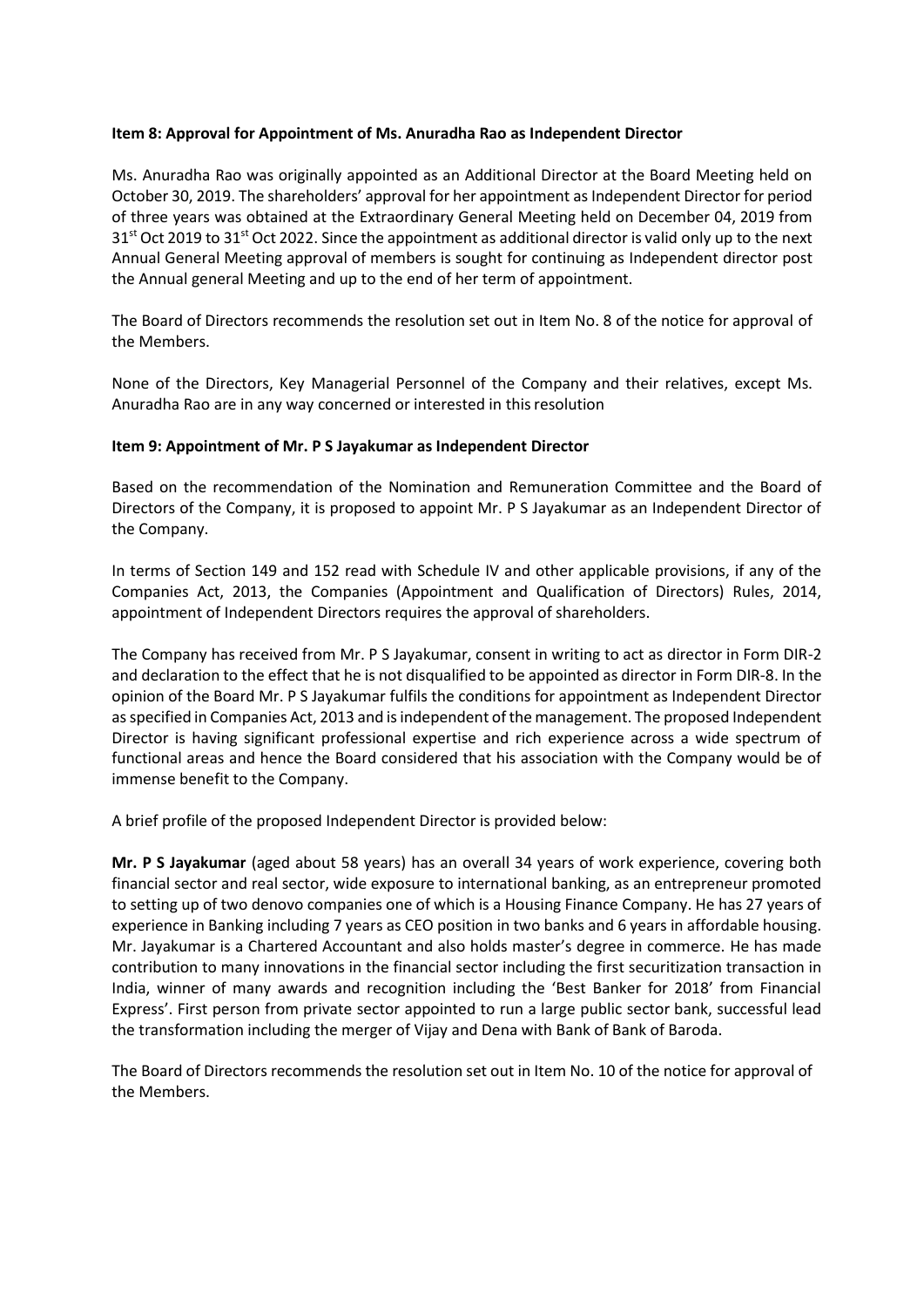None of the Directors, Key Managerial Personnel of the Company and their relatives, except Mr. PS Jayakumar are in any way concerned or interested in this resolution

#### **Item 10: Approval for Payment of Commission**

As per the terms of appointment of Mr. P S Jayakumar as approved by the Nomination and Remuneration Committee and Board of Directors, he is entitled to a commission up to an amount of INR 30 Lakhs per financial year in addition to the sitting fee for attending the meetings of Board of Directors and Committees thereof. In accordance with Section 197 of the Companies Act, 2013, the payment of commission required the approval of members and accordingly the approval is sought for the payment of aforesaid commission to Mr. P S Jayakumar during his tenure of appointment. It may be noted in this regard that, section 149 of the Companies Act, 2013, permits payment of profit related commission to independent directors.

The Board of Directors recommends the resolution set out in Item No. 10 of the notice for approval of the Members.

None of the Directors, Key Managerial Personnel of the Company and their relatives, except Mr. P S Jayakumar are in any way concerned or interested in this resolution

On behalf of the Board,

#### **For Northern Arc Capital Limited (formerly IFMR Capital Finance Limited)**

KSHAMA FERNAN DES  $\angle$ Digitally signed by KSHAMA FERNANDES Date: 2020.08.20 18:16:15 +05'30'

**Kshama Fernandes Director** DIN: 02539429

Place: Chennai Date: 20.08.2020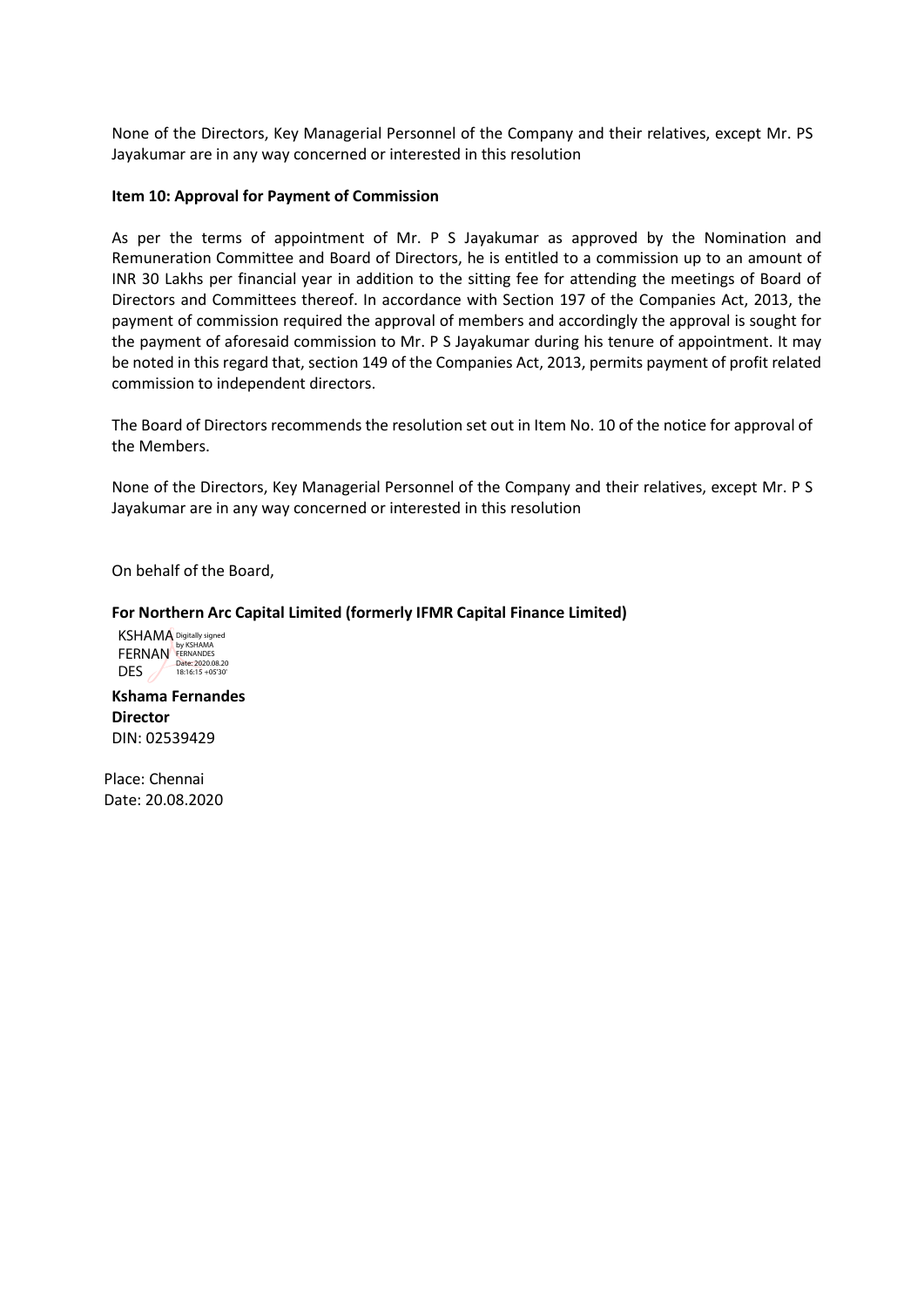### **Annexure 1**

# **Details of Directors seeking reappointment and seeking fixation of remuneration at the Annual General Meeting**

[*Pursuant to para 1.2.5 of Secretarial Standard on General Meetings*]

| Name of the<br>Director | Dr. Kshama Fernandes                              | Mr. Samir Amrit Shah                         | Mr. Vijay Nallan<br>Chakravarthi                     | Ms. Anuradha Rao                             | Mr. P S Jayakumar             |
|-------------------------|---------------------------------------------------|----------------------------------------------|------------------------------------------------------|----------------------------------------------|-------------------------------|
| <b>DIN</b>              | 02539429                                          | 00912693                                     | 08020248                                             | 07597195                                     | 01173236                      |
| Date of Birth &         | November 13, 1968; 51                             | October 18, 1968; 51                         |                                                      |                                              | April 08, 1962; 58 Years      |
| Age                     | Years                                             | Years                                        |                                                      |                                              |                               |
| Date of                 |                                                   |                                              |                                                      |                                              |                               |
| appointment on          | April 01, 2015                                    | March 19, 2019                               | 19 January, 2018                                     | October 31, 2019                             | Effective from the date of    |
| Board                   |                                                   |                                              |                                                      |                                              | <b>Annual General Meeting</b> |
| Qualification           | MBA, Ph. D. in Finance                            | MBA in Finance, a                            | MBA from the Kellogg                                 | MSc (Physics), Certified                     |                               |
|                         |                                                   | Mechanical                                   | School of Management at                              | of<br>Associate<br>Indian                    |                               |
|                         |                                                   | Engineer                                     | North western University                             | Institute<br>of Bankers                      | M Com, ACA                    |
|                         |                                                   |                                              | BE from the<br>and<br>a                              | (CAIIB)                                      |                               |
|                         |                                                   |                                              | University of Madras.                                |                                              |                               |
| Experience and          | Kshama<br>joined<br>Ms.                           | Mr. Samir is the Vice                        | Mr.<br>Nallan<br>Vijay                               | Ms Anuradha has over                         | provided in the<br>As         |
| Expertise               | Northern Arc in 2008 as                           | Chairman of the Dvara                        | is<br>Chakravarthi<br>the                            | 36 years of extensive                        | explanatory statement.        |
|                         | its founding Chief Risk                           | Trust. He was earlier                        | Managing Director of Affirma                         | banking and finance                          |                               |
|                         | Officer and took over as                          | the Managing Director                        | Capital India and formerly                           | experience in State Bank                     |                               |
|                         | the Managing Director                             | and CEO of the                               | Director<br>Executive<br>at                          | of India in leadership                       |                               |
|                         | and CEO in 2012. She                              | National<br>Commodity                        | Standard Chartered Private                           | positions in India and                       |                               |
|                         | has more than twenty                              | and<br>Derivatives                           | Equity (SCPE), where he led                          | overseas. Experience in                      |                               |
|                         | years of experience in                            | Exchange<br>Limited.                         | investments in Financial                             | multiple roles include:                      |                               |
|                         | capital<br>markets                                | With over two decades<br>of                  | Healthcare,<br>Services,                             | MD & CEO of SBI Mutual                       |                               |
|                         | consulting<br>advisory,<br>and academia. Prior to | experience<br>in<br>building<br>institutions | Consumer, Technology and<br>Education sectors. He is | Fund, CGM Personal<br>Banking, SBI Corporate |                               |
|                         | joining Northern Arc,                             | and<br>market                                | involved with the fund's                             | Office<br>Mumbai,<br>GM                      |                               |
|                         | she was Professor and                             | infrastructure he has                        | investments in Fortis, Cafe                          | (Network Kolkata), GM                        |                               |
|                         | Head of Finance at the                            | served as the CEO of                         | Coffee Day group and Varun                           | Selling,<br>SBI<br>Cross                     |                               |
|                         | Institute<br>Goa<br>of                            | Universal Commodity                          | Beverages.<br>Vijay<br>has                           | Office<br>Corporate                          |                               |
|                         | Management. She has                               | Exchange Limited and                         | worked at Bain Capital India                         | Mumbai, DGM (Home                            |                               |
|                         | worked<br>on                                      | as the Head of Sales for                     | and<br>The<br>at<br>Boston                           | Loans), SBI Corporate                        |                               |
|                         | assignments for                                   | ASEAN & South Asia for                       | Consulting Group                                     | Office Mumbai.                               |                               |
|                         | the World Bank, the                               | Reuters.                                     | (Chicago),<br>where<br>he                            |                                              |                               |
|                         | Chicago Mercantile                                |                                              | focused on private equity                            |                                              |                               |
|                         | Exchange, Ministry of                             |                                              | and M&A.                                             |                                              |                               |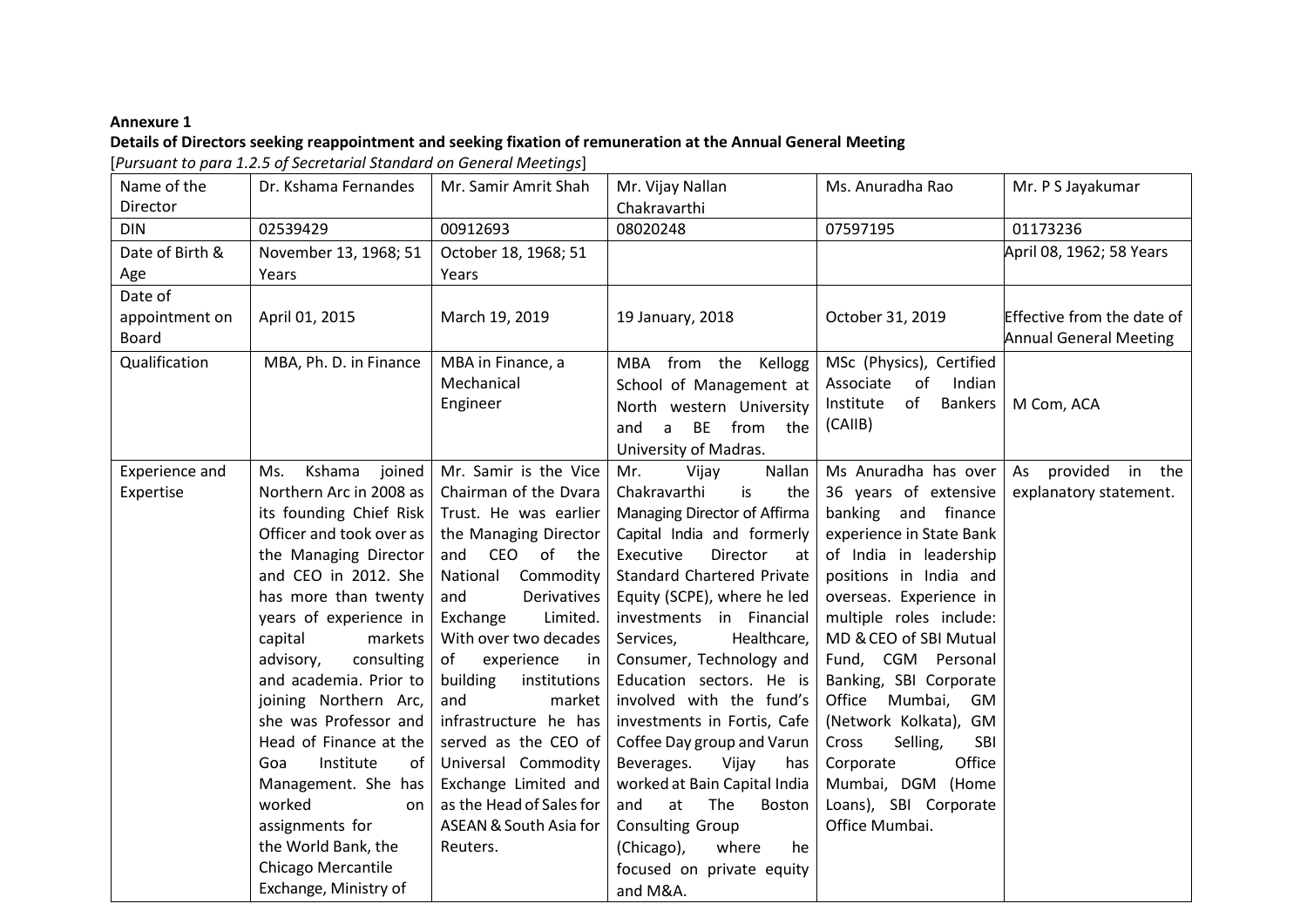|                                                                                              | Finance, Government<br>of India, and<br><b>NSEIT</b>                                                                                                                                                                                                                                                                      |                                                                                                                                                                                                                                                                                                                                                                                                                                                                                                                                                        |                                                                                                                                                 |                                                        |                                                                                            |
|----------------------------------------------------------------------------------------------|---------------------------------------------------------------------------------------------------------------------------------------------------------------------------------------------------------------------------------------------------------------------------------------------------------------------------|--------------------------------------------------------------------------------------------------------------------------------------------------------------------------------------------------------------------------------------------------------------------------------------------------------------------------------------------------------------------------------------------------------------------------------------------------------------------------------------------------------------------------------------------------------|-------------------------------------------------------------------------------------------------------------------------------------------------|--------------------------------------------------------|--------------------------------------------------------------------------------------------|
| Number of<br>Meetings of the<br>Board attended<br>during the year                            | Attended all the seven<br>board meetings during<br>FY 2019-20                                                                                                                                                                                                                                                             | Attended all the<br>seven board<br>meetings during FY<br>2019-20                                                                                                                                                                                                                                                                                                                                                                                                                                                                                       | Attended all the seven<br>board meetings during FY<br>2019-20                                                                                   | Attended three board<br>meetings during FY<br>2020-21. | Not Applicable                                                                             |
| List of<br>Directorship /<br>Membership /<br>Chairmanship of<br>Committees of<br>other Board | Directorships:<br>1. Northern<br>Investment Manager<br><b>Private Limited</b><br>2. Northern<br>Arc<br>Investment<br>Services<br>Private<br>Limited<br>3. Northern<br>Arc<br>Foundation<br>4. NSE<br>Investments<br>Limited<br>Membership/Chairman 6. Dvara<br>ship of Committees of<br><b>Other Board:</b><br><b>NIL</b> | Directorships:<br>Arc 1. Dvara Smart Gold<br><b>Private Limited</b><br>2. Dvara Money Private<br>Limited<br>Adviser 3. Dvara<br>Kshetriya<br>Financial<br>Gramin<br>Private<br><b>Services</b><br>Limited<br>Research NIL<br>4. Dvara<br>Foundation<br>5. Dvara<br>E-Registry<br><b>Private Limited</b><br>Solutions<br>Private Limited<br>7. Northern Arc<br>Foundation<br>E-Dairy<br>8.<br>Dvara<br><b>Solutions Private</b><br>Limited<br>Dvara Trusteeship<br>9.<br>Services Private<br>Limited<br>Membership/Chairma<br>nship<br>of Committees of | Directorships:<br>Affirma Capital<br>Investment Adviser India<br>Private Limited<br>Membership/Chairmanship<br>of Committees of Other<br>Board: | <b>NIL</b>                                             | Directorships:<br>Perfios Account<br><b>Aggregation Services</b><br><b>Private Limited</b> |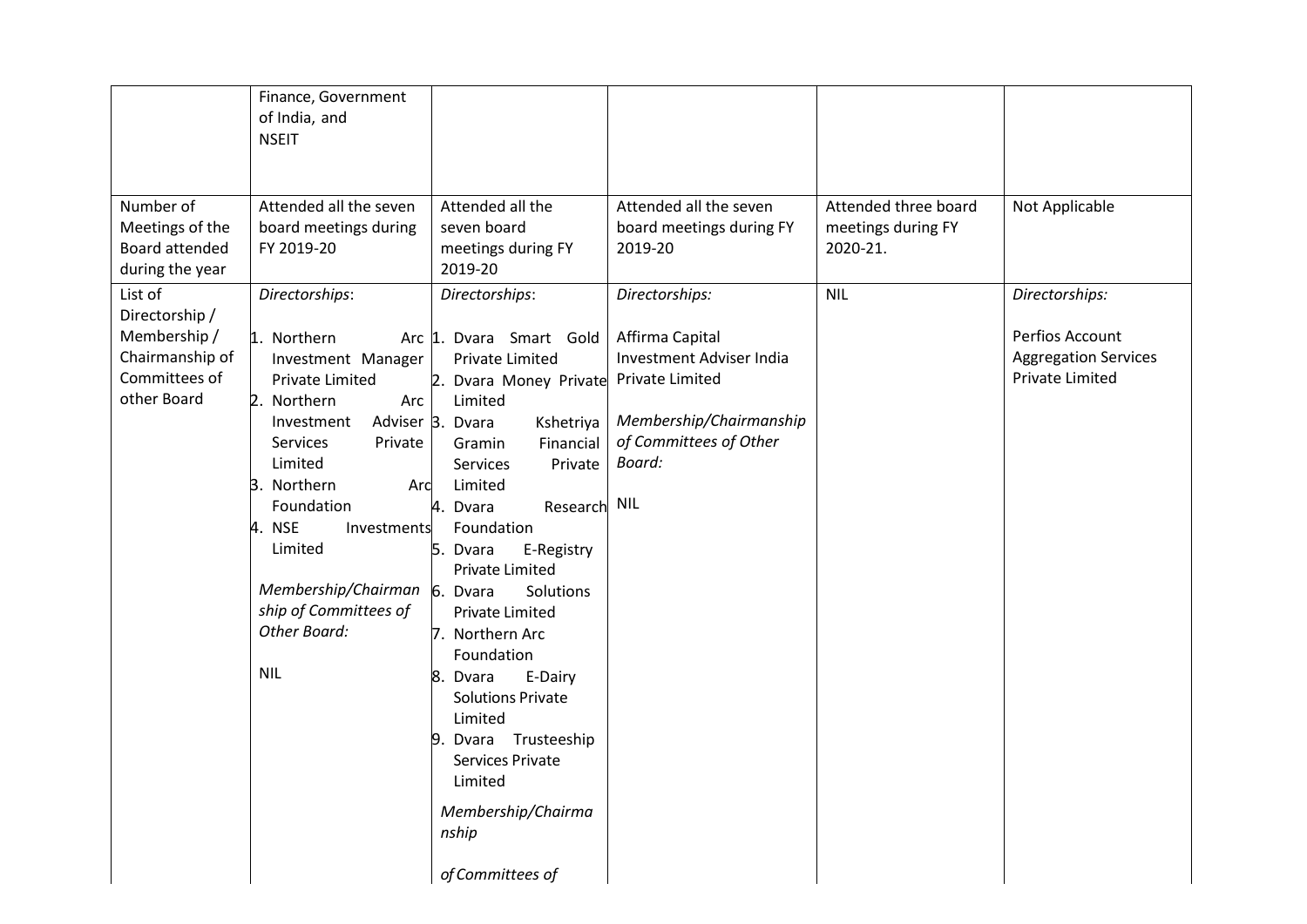|                                                                                                                   |                                                                                                                                                                    | Other Board:                                                                                                                                                                                                                                                                                                                                                               |            |            |            |
|-------------------------------------------------------------------------------------------------------------------|--------------------------------------------------------------------------------------------------------------------------------------------------------------------|----------------------------------------------------------------------------------------------------------------------------------------------------------------------------------------------------------------------------------------------------------------------------------------------------------------------------------------------------------------------------|------------|------------|------------|
|                                                                                                                   |                                                                                                                                                                    | Member<br>of<br>the<br>following<br>Committees of Dvara<br>Kshetriya<br>Gramin<br>Financial<br>Services<br>Private<br>Limited:<br>Liability<br>Asset<br>Risk<br>Committee,<br>Management<br>Committee,<br>Audit<br>Committee,<br>$\&$<br>Nomination<br>Remuneration<br><b>CSR</b><br>Committee,<br>Committee<br>and<br>$\mathsf{I}\mathsf{T}$<br><b>Strategy Committee</b> |            |            |            |
| Shareholding in<br>the Company                                                                                    | 1 Share<br>(excluding<br>the<br>beneficial interest on<br>shares allotted under<br>ESOP Scheme, which is<br>held by the Trust<br>established<br>by the<br>Company) | <b>NIL</b>                                                                                                                                                                                                                                                                                                                                                                 | <b>NIL</b> | <b>NIL</b> | <b>NIL</b> |
| Relationship<br>with other<br>directors,<br>manager and<br>other<br>Key Managerial<br>Personnel of<br>the Company | <b>NIL</b>                                                                                                                                                         | <b>NIL</b>                                                                                                                                                                                                                                                                                                                                                                 | <b>NIL</b> | <b>NIL</b> | <b>NIL</b> |